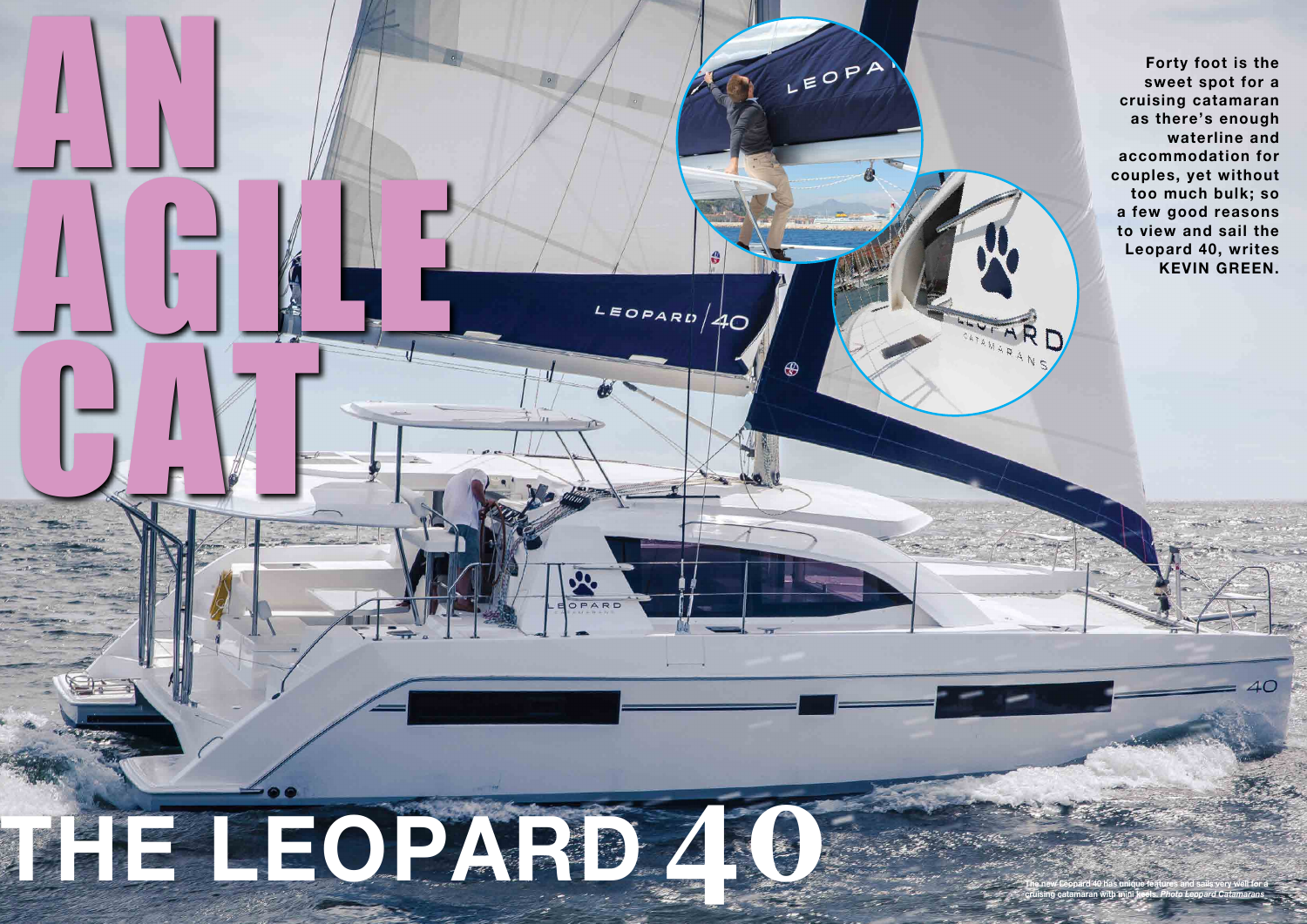



n evolution of the Leopard 39, which I found to be a competent rather than outstanding boat when I sail tested, this new model is 25% greater in volume, surprisingly nimble, yet retains all the signature features of the South African brand. These include foredeck access directly from the saloon, a new and refreshing forward facing galley and the elevated starboard helm which gives the skipper commanding views of the four hull quarters. The new 40 is the entry level model in a range comprising the Leopard 44, 48 and 58 in sail. While the power range has the upcoming 43 along

with the 51. Second only in production output to French builder Lagoon, the Robertson & Caine yard is a prolific maker of boats and supplies Leopard owner Tui Marine with all of its output –180 catamarans last year. With these kinds of numbers, it's not surprising that I've found the

## Leopards to be highly functional

boats. "We get a lot of feedback from our charter guests so if something's not right they let us know," laughs Sales Manager Pierre-Yves Chanau as we walk around hull #2 of the Leopard 40 in Nice harbour. As I write this, hull #3 is on its way to Sydney, Australia, so an ideal time for a good rummage through this three cabin (or four) cruising catamaran.

# Renowned designeR

This new model has the design input of Alex Simonis and Maarten Voogd, a Dutchman famous for his monohulls but who has penned some fast cats, including the carbon Q-Cat that he told me about a few months ago when I had the pleasure to race against him. So, as I walked around the Leopard 40, I was looking for signs that differentiated it from the armada of similar cruising cats. Looks can be deceiving of course and the profile of the new boat is very similar to the previous model – tall narrow hulls, especially at the bows but with a bridgedeck clearance of 0.78m. The same pronounced hard chine – that gives more beam up top where it's needed – runs from the bow to stern but more contemporary rectangular portlights are used now instead of rounded ones of the previous model.

On deck, the elongated hard top covers the entire aft cockpit where Leopard's trademark electric davit hoists the dinghy high above the water, while the hulls create bathing platforms on both quarters. Al fresco dining will be enjoyable with three large bench seats to throw cushions on and the stern one flips for swim parties. Deck fixtures are substantial all around including sensible midships cleats, cabin top grab rails and effective non-slip topsides. Other good features include corner seats integrated into the forward stanchions. A fairly conventional bow area includes an effective anchor layout of vertical 1000W Lewmar windlass with the 10mm chain wisely hidden in a gutter at the front of the smooth nacelle. There's also a secondary bow roller for a second anchor line. Nearby are large storage lockers which should cope with fenders and the optional watermaker plus Northern Lights 6kW generator set – the latter needed for running the air conditioner. Moving aft, the cockpit bench houses a three AGM battery bank (220amps), an upgrade from lead acid, and these have input from the solar panels. Near here is the elevated starboard helm which is well equipped with sizable Lewmar 45 winches, a bank of eight sturdy metal Spinlock XCS jammers for all sheets and halyards that run here via deck blocks. A slight downer is the proximity of the winches to one another which precludes simultaneous use unless you electrify one. At the helm, the Raymarine instrumentation, autopilot and plotter is ideally positioned, as are the analogue engine gauges and twin throttles. Behind the helm, on the fibreglass bimini is the mainsheet which now has blocks instead of a track as on the 39 but was easily controlled by me at the helm. The free space aft is used for two 70Watt solar panels.

## suRpRising sAloon

From the helm, it's an easy step down to the cockpit where you are then on the same level as the saloon, with a simple sliding door and window used but deep scuppers should prevent the ingress of water. Volume is maximised by the vertical sides which are cleverly disguised by the exterior saloon sloping bulkheads. But a surprise awaits here. The layout has been radically changed from the previous model and is unique in this size of cruiser, as the galley is now forward beside the foredeck door, alongside the navigation

### **LEFT Fom Top:**

**Quality fittings in the forward facing galley include Vitrifrigo drawer fridge, Corian surfaces and a high standard of joinery.** *Photo Kevin Green*

**Volume and floor space are at premium in the saloon; and the dinette table descends to become a berth.** *Photo Leopard Catamarans*

**The unusual forward facing galley is a functional workspace.**  *Photo Kevin Green*

**double shelves, ample ventilation and light are good points in the owner's berth.** *Photo Leopard Catamarans*

**The chart table faces forward, alongside the galley.**  *Photo Kevin Green*

#### **RIGhT FRom Top:**

**an unusual interior, with the forward galley distinguishes the Leopard 40.**  *Photo Leopard Catamarans*

**The owner's forward area has a separate shower cubicle and plenty of natural light along with ventilation.** *Photo Leopard Catamarans*

**The owner's suite is complete with vanity table, crawl-in double bunk and privacy door.** *Photo Leopard Catamarans*

**The saloon dinette is very airy and adjoins the outside dinette.**  *Photo Kevin Green*

**The unique bow walkway is a major attraction for potential buyers, the Leopard sales team tell me.** *Photo Kevin Green*



**Leopard's unique saloon-to-bow walkway gives easy access for sunbathing or chilling out below the overhangs, which also shades the interior nicely.** *Photo Kevin Green*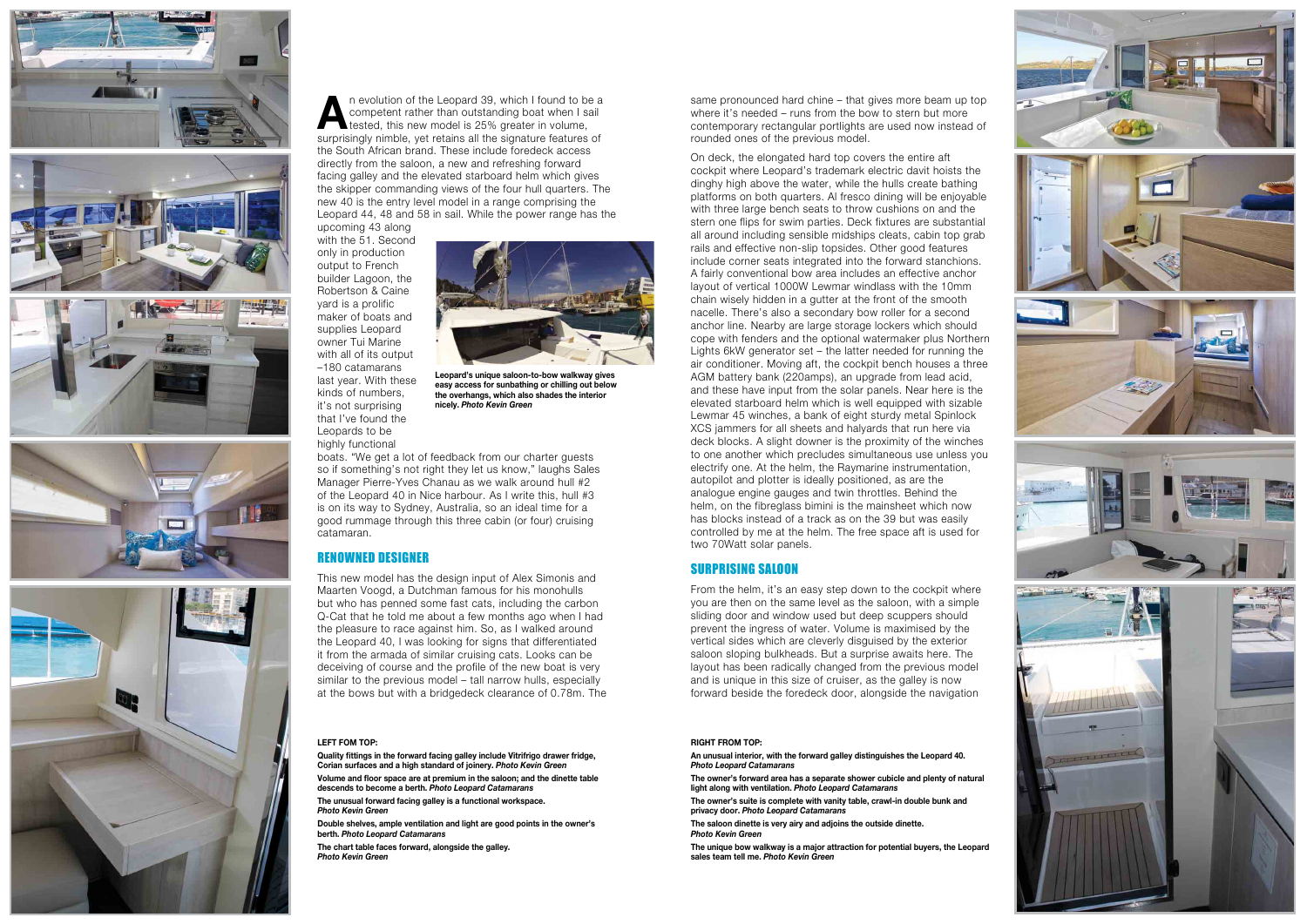









station which also faces the bows; so the skipper easily knows where he or she is heading. This leaves the saloon aft area for the L-shaped lounge and plenty fresh air if you slide the large window open. Hard wearing PVC is used on furnishings and the joinery is precise as only CNC machining can do but I'd prefer rounded corners to reduce bruising at sea.

Usefully, the table descends to become a bed and is strongly supported, a good example of the 'strong and simple' Leopard philosophy gleaned from the experience of supplying large numbers of boats to a global market. So there's nothing too quirky or awkward. The galley is a good example of this despite its innovative location, as it has a functional L-shaped configuration, hard wearing real Corian worktops, energy saving drawer refrigeration (one Vitrifrigo freezer and one fridge); and deep single sink. A three burner gas hob and oven takes care of cooking but there's space for a microwave as well, along with ample cupboards. Stepping down into the starboard hull brings

raison d'etre of Leopard so there's no unpleasant surprises with the sail plan either.

me to the owner's suite. Closed-off by a sliding door, the entire hull is devoted to the owner with a step-in double berth (1.50m by 2.05m) aft, office table/ vanity midships and large bathroom forward. A moveable stool at the vanity ensures the floor space is kept clear. Nice touches in the owner's berth include adjustable reading lights,

a spacious hanging locker and most importantly, plenty headroom. One niggle for me was the smallish hull windows and skylights but it's not a show-stopper; although I'd like an escape hatch which also enhances natural light. But quality features abound such as sturdy fittings and a high standard of joinery throughout. The owner's bathroom is spacious with shower cubicle separated by a perspex door and electric head. Portside, the layout has the bathroom central and berths fore and aft. The forward berth contains an inner second bunk, ideal for children while aft is a

The sun shone brightly over us as we turned the Leopard 40 in the tight confines of Nice harbour, the ancient stone quays sheltering an interesting mix of superyachts and antique fishing boats, before we reached the breakwater where a brisk breeze ruffled the Mediterranean. Motoring out I gunned the twin Yanmars that propelled us to nearly

substantial double; and with plenty volume to avoid stuffiness. Other features include ample lockers, bookshelves all around, and storage under the forward berth. Ventilation is good throughout with Lewmar hatches topside, electric fans and opening portlights.

# simple Rig

Ease of use is the

The rig is a Z-Spars mast supported by outboard wire shrouds, attached to substantial chain plates. A hard, sprung vang is used to tension the boom. Ullman sails came from the factory, with a 120% genoa as standard. In addition the Performance Pack was optioned, which includes a large roached mainsail and bowsprit-hung cruising chute. Hull construction is conventional balsa core but vacuum bonded for higher consistency and to ensure no moisture ingress while E-glass stitched fabric is used for maximum strength. As is best for a cruising catamaran, mini keels are used with spade rudders ending above them, so that grounding is possible without damage. Hull engine access is via two large deck hatches but is impeded by the steering cross bar. However there's enough working space around the Yanmars' for maintenance and our review boat had been upgraded from the standard 20-29hp, with two bladed fixed propellers; but folding ones would be my preference for blue water cruising.

## RivieRA sAiling

### **LEFT FRom Top:**

**The rather confined navigation station will struggle to house electronics.**  *Photo Kevin Green*

**Substantial construction on the dinette table supports its secondary role as bed.** *Photo Kevin Green*

**The foredeck is clutter-free and the guard rail seats offer a thrilling ride.**  *Photo Kevin Green*

**al fresco entertaining is good with fully covered cockpit and note the moveable bench backrest.** *Photo Kevin Green*

**Short runs for all lines to the single bank of jammers, so easily controlled by one person.** *Photo Kevin Green*

### **RIGhT FRom Top:**

**all lines come through a bank of jammers and an electric Lewmar is a good option, in addition to the manual one.** *Photo Kevin Green*

**A smooth bridgedeck deflects waves and there's enough clearance from the waterline.** *Photo Kevin Green*

**access to the Yanmar 29hp saildrive is slightly hampered by the steering bar but there's plenty space around the engine for maintenance.**  *Photo Kevin Green*

**The owner's ensuite has a lot of bright GRp but is wipe-clean and spacious.**  *Photo Kevin Green*

**The Lewmar windlass and rode is fully enclosed so safe for the kids to play near.** *Photo Kevin Green*



**The steering bimini has a useful window on the GRp to view the mainsail.** *Photo Kevin Green*



**The large roached mainsail is an option worth having on the Leopard 40.** *Photo Kevin Green*